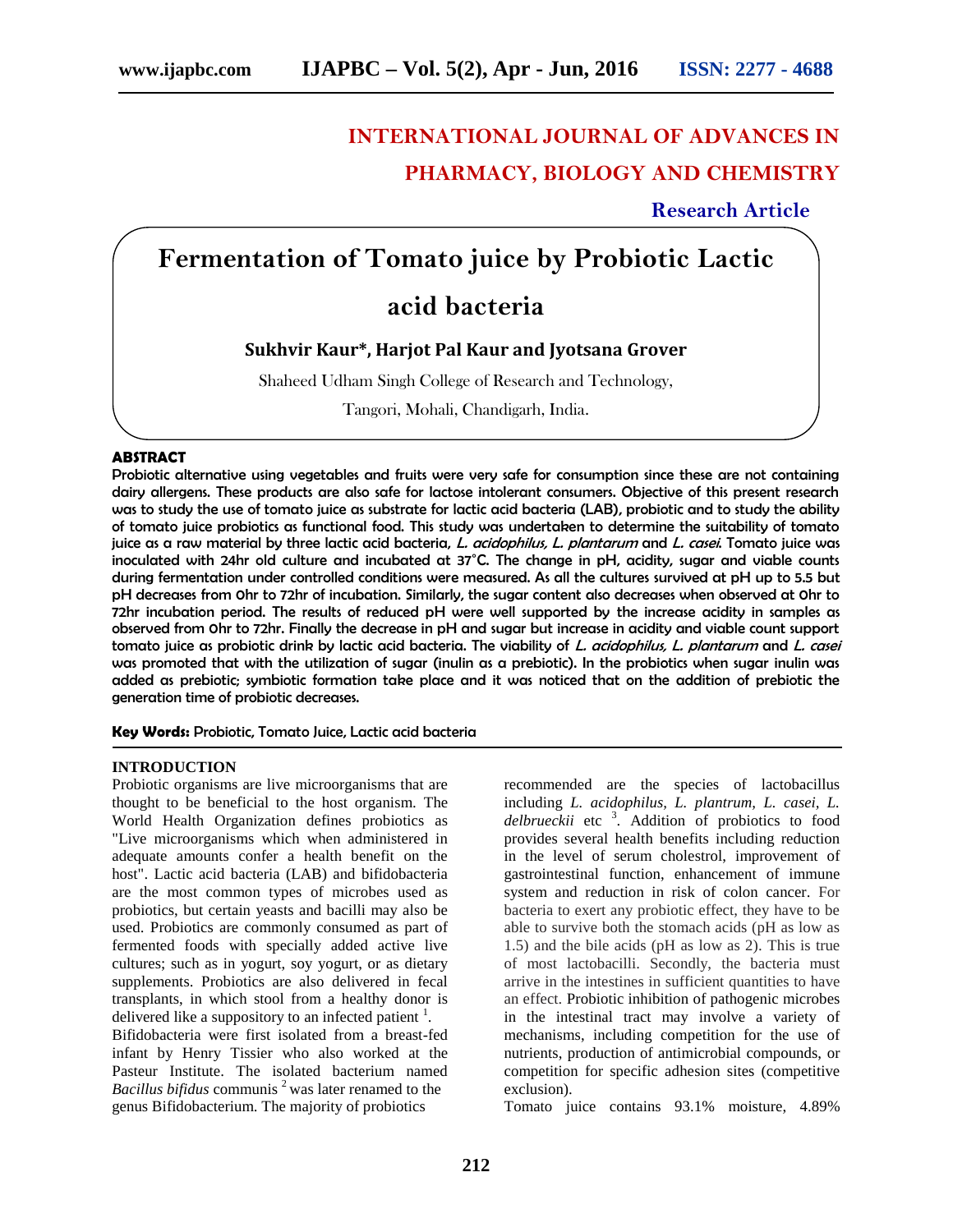carbohydrate, vitamins, and minerals, and is low in protein and fat <sup>4</sup>. Tomato juice is well recognized as one of the healthy beverages  $5$ . Currently, industrial probiotic food products mainly belong to dairy products such as yoghurt and fermented milk. Fruit juice is found as a healthy food product, and is currently consumed by a large global consumer population <sup>6</sup>. Fruits are healthy foods because they are rich in antioxidants, vitamins, dietary fiber and minerals. In addition, fruit do not contain any dairy allergens, such as casein and lactose  $\frac{7}{1}$ . They also demonstrated sensory "off-flavors" in probiotic fruit juices. Fruit juice was suggested to serve as good carrier of probiotics <sup>8</sup>. Keeping in mind, the importance of LAB, role of probiotics in today's life and drawbacks related to consumption of milk, this study was undertaken to check the acid tolerance ability of Probiotic *Lactobacillus* cultures, to fortify the ferment tomato juice with acid tolerant *Lactobacilli* and to observe the viability and biochemical activities of *Lactobacilli* during tomato juice fermentation.

## **MATERIALS AND METHODS**

The *L. acidophilus* (LA) (MTCC 10307), *L. plantarum* (LP) (MTCC 9496), *L. casei* (LC) (MTCC 5381) were obtained from IMTECH (Institute of Microbial Technology, Chandigarh).

#### **Purity and confirmation of cultures**

Freeze-dried lactic cultures were activated in skim milk at 37°C/ 24hr and sub-cultured monthly. Before using for experiments, the cultures were activated by 2-3 transfers in MRS (Hi-media, Mumbai, India) broth at 37°C for 24hr.

#### **Preparation of juice**

The tomato juice was freshly prepared and filtered repeatedly so as to get a clear juice free of pulp. The quantity of juice collected was 400mL which was equally divided into four sterile flasks each labeled as LA, LP, LC and control flask.

## **Pasteurization of juice**

Pasteurization of juice was carried out immediately after preparation of fresh juice. The juice was transferred into sterile flasks and heated in the water bath at 65°C for 30 minutes.

## **Inoculation of cultures into juice**

Each flask containing 100mL of juice was inoculated using 1% culture of each type i.e. LA, LP and LC under aseptic conditions ensuring minimum contamination. No culture was added in the flasks labeled as control. The flasks were now incubated at 37°C.

## **Biochemical testing of juice**

10ml of juices from the flasks was taken after every 24hr for biochemical testing viz., measurement of pH, % Lactic acid concentration, and estimation of sugars in terms of glucose concentration.

#### **Measurement of pH**

The pH of each juice sample inoculated with different bacteria viz., LA, LP and LC was measured after every 24hr using properly calibrated pH meter.

## **Measurement of % Lactic acid concentration**

5mL of the sample (juice) was taken in a conical flask and diluted with equal quantity of distilled water. Three to four drops of Phenolphthalein were added to mark the end point. The base (0.1N NaOH) from the burette was added drop wise to the flask along with continuous mixing till the end point i.e. pink colour appeared. The readings were noted down. The above procedure was repeated thrice to obtain a concordant reading.

## **Estimation of sugars in the form of glucose concentration <sup>9</sup>**

For the estimation of sugar in the juices, GOD/POD kit-based method was used. The kit was supplied by Avecon Healthcare Pvt. Ltd., Saha.

## **Generation Time**

Combinations were made in MRS broth + LA, MRS broth + LP, MRS broth + LC, Tomato juice + LA, Tomato juice  $+$  LP, Tomato juice  $+$  LC, Tomato juice + LA + Prebiotic, Tomato juice + LP + Prebiotic, Tomato juice  $+ LC + Prebiotic$ . All the combinations were incubated at 37°C. Aliquots at 0hr and 24hr were taken and diluted with  $0.2\%$  (w/v) EDTA (pH 12). The turbidity was then measured at 640 nm using uninoculated MRS diluted with EDTA as a blank.

**Growth rate**  $\mu = \ln D_2$ **-ln**  $D_1$  $t_2$ **-t**<sub>1</sub>

D= Cell Density  $T=$  Time

**Generation time =** 

**µ**

## **RESULTS AND DISCUSSION**

Probiotic *Lactobacilli* are having a number of health benefits. They have anti-diarrheal, anti-pathogenic, anti-diabetic, anti-cholesterol and anti-cancerous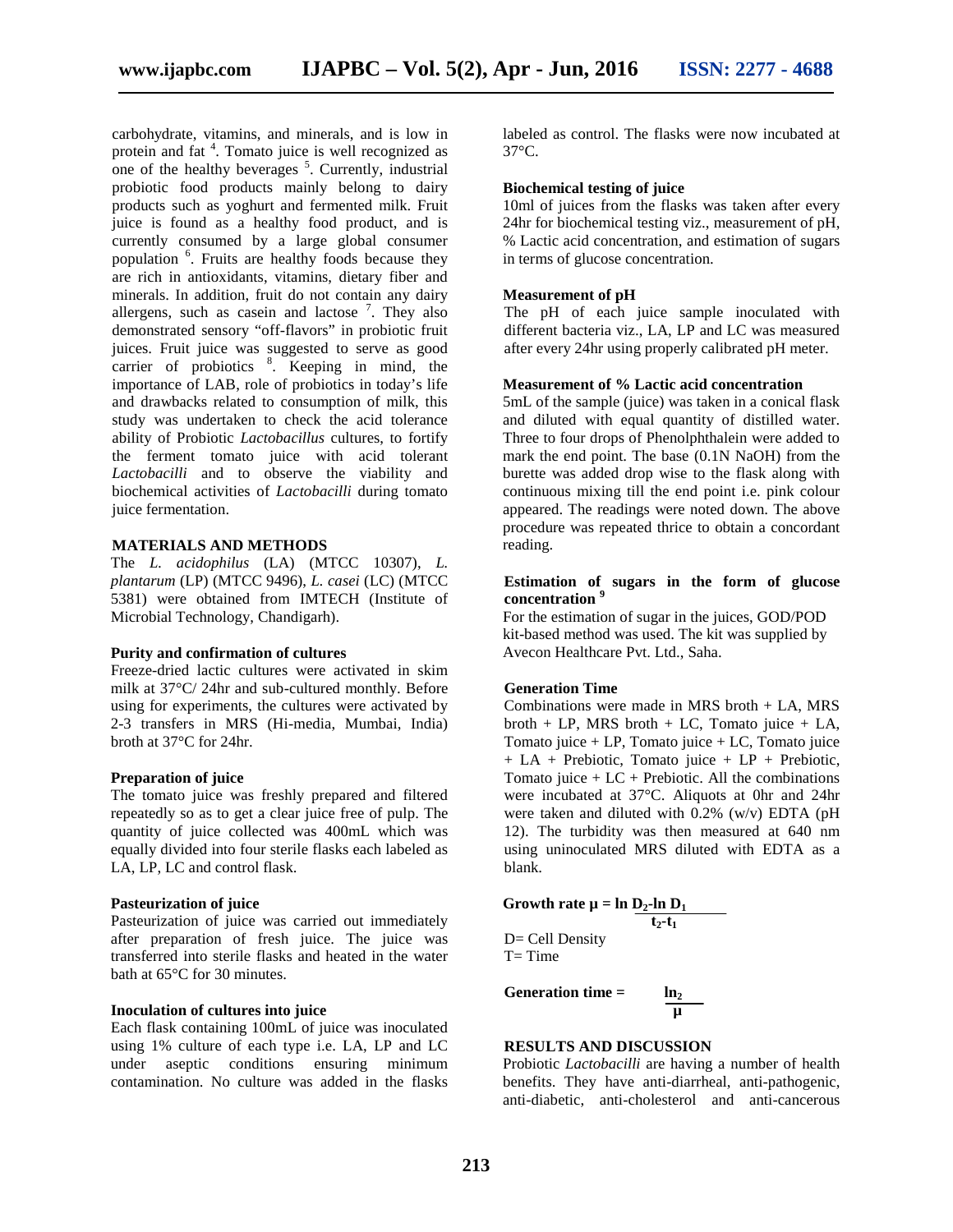activities etc.  $10-15$ . Fruit juices are rich source of antioxidants, vitamins, minerals, dietary fibers and many other beneficial nutrients. The fruit juices could serve as a good medium for cultivating probiotics  $16$ -<sup>17</sup>. Therefore, an attempt was made to prospect the

fortification of fruit juices with probiotic *Lactobacilli*. The microscopic (Gram's Staining) examination of cultures were done and assessed for catalase test. All the *Lactobacilli* strains were found to be gram positive, catalase-negative, rod-shaped, long and slender rods.

Since most of the fruit juices have low pH and high acid content, the culture to be fortified into the juices should be able to at least survive, if not grow in the juices. Moreover, in order to get established in the gut and be nominated as probiotic, a strain must be able to withstand the acidic conditions in the stomach or intestine. Therefore, all the three cultures were tested for their ability to tolerate varying concentration of acids (Table 1). All the cultures survived at pH 5.5 as well as 4.5 for upto 3hr; but at pH 3.5, only *L. acidophilus* survived for 3hr, while *L. plantarum* and *L. casei* could survive for 2hr only. At pH 2.5, *L. plantarum* and *L. casei* showed no growth; but *L. acidophilus* was able to tolerate pH 2.5 for up to 1hr. These results could indicate the possibility that these cultures shall be able to survive in fruit juices which contains pH around 4.0 to 4.5.

Therefore, all three cultures were selected for fortification or fermentation of tomato juice. The isolate *L. acidophilus* showed high acid tolerance which may enable it to successfully pass the low pH of the stomach and reach in the gut of the host needed for successful colonization and propagation for expression of its health promoting effects.

Many members of the society having problem of lactose intolerance, milk allergy or high cholesterol/ fat content are devoid of probiotics as most of the probiotic products available in the market are dairy based. Therefore, fruit juices could be exploited as a suitable carrier or medium of probiotics for such people 15-16. Fruits are extremely healthy having high content of antioxidant/ vitamin, minerals, dietary fibers and many other beneficial nutrients and moreover fruits are totally free from milk allergens or milk sugar <sup>17</sup> therefore, such fruit juices could prove to be an ideal candidate for the delivery of probiotics to a large segment of population who are allergic to milk products.

Therefore, in the present investigation, three isolates *L. acidophilus, L. plantarum* and *L. casei* were tested for their ability of utilizing tomato juice sugar and lactic acid production without any additional nutrient addition or pH adjustments.

When tomato juice was inoculated with cultures, a reduction in the sugar was observed in case of all the cultures (Fig.1). The initial sugar content of tomato juice was 87.95mg/dl, 86.85mg/dl, 85.0mg/dl of *L. acidophilus, L. plantarum* and *L. casei* at 0hr which was reduced to 82.46mg/dl, 81.64mg/dl and 77.85mg/dl at 24hr, 79.9mg/dl, 78.5mg/dl and 75.0mg/dl at 48hr, 79.0mg/dl, 77.65mg/dl and 74.52mg/dl at 72hr of incubation respectively.

The results of decreased pH also showed similar trend. The original pH was 4.5 of *L. acidophilus, L. plantarum* and *L. casei* at 0hr which reduced up to 4.3, 4.3 and 4.1 at 24 hr, 4.0, 4.1 and 3.9 at 48hr and 3.9, 4.0, 3.8 at 72hr respectively (Fig. 2). The decrease in the pH was concurrent with the decrease in the sugar content of tomato juice. The results of reduced pH were well supported by the similar trend in increased acidity in samples inoculated with *L. acidophilus, L. plantarum* and *L. casei* (Fig. 3). Isolates *L. acidophilus, L. plantarum* and *L. casei*, were able to increase the acidity from 0.43% at 0hr to 0.69%,0.61% and 0.51% at 24hr, 0.75%,0.62%,0.61% at 48 hr and 0.80%,0.70%,0.69% at 72hr of incubation respectively.

Besides, the three *Lactobacillus* isolates were also tested for their ability to survive during lactic acid fermentation of fruit juice (Table 2). The initial cell count in juice sample was  $2.49x10^8$ ,  $2.47x10^8$  and 2.47x10<sup>8</sup> cfu/ml at 0hr for *L. acidophilus, L. plantarum* and *L. casei*, respectively. However, after 72hr incubation, the cell counts of *L. acidophilus* increased to 2.95x10<sup>8</sup>; while, in case of *L. plantarum*, the cell count observed was  $2.89x10^8$ , indicating that the two cultures were not only able to survive but also utilized and fermented the fruit sugar for their cell synthesis and metabolism. The cell counts for *L. casei* was  $2.85x10^8$  after 72hr incubation indicating that growth was slower than that of *L. acidophilus* and *L. plantarum*.

Tomato juice is well recognized as one of the healthy beverages <sup>18</sup> . Growth of *L. acidophilus* was stimulated by addition of tomato juice to skimmed milk and resulted in higher viable counts, shorter generation time, and improved sugar utilization with more acid production and lower  $pH^{-19}$ . Probiotic fermentations of indigenous food mixtures containing tomato pulp using *L. casei* and *L. plantarum* showed a decrease of pH, increase of acidity, and improvement of the digestibility of starch and protein <sup>20</sup>. Yoon *et al.* also observed decrease in sugar and pH and increased acidity when tomato juice was inoculated and incubated with *L. acidophilus*, *L.* plantarum, *L. casei* and *L. delbrueckii* <sup>21</sup>. In present investigation, the two *Lactobacillus* isolates that is *L.*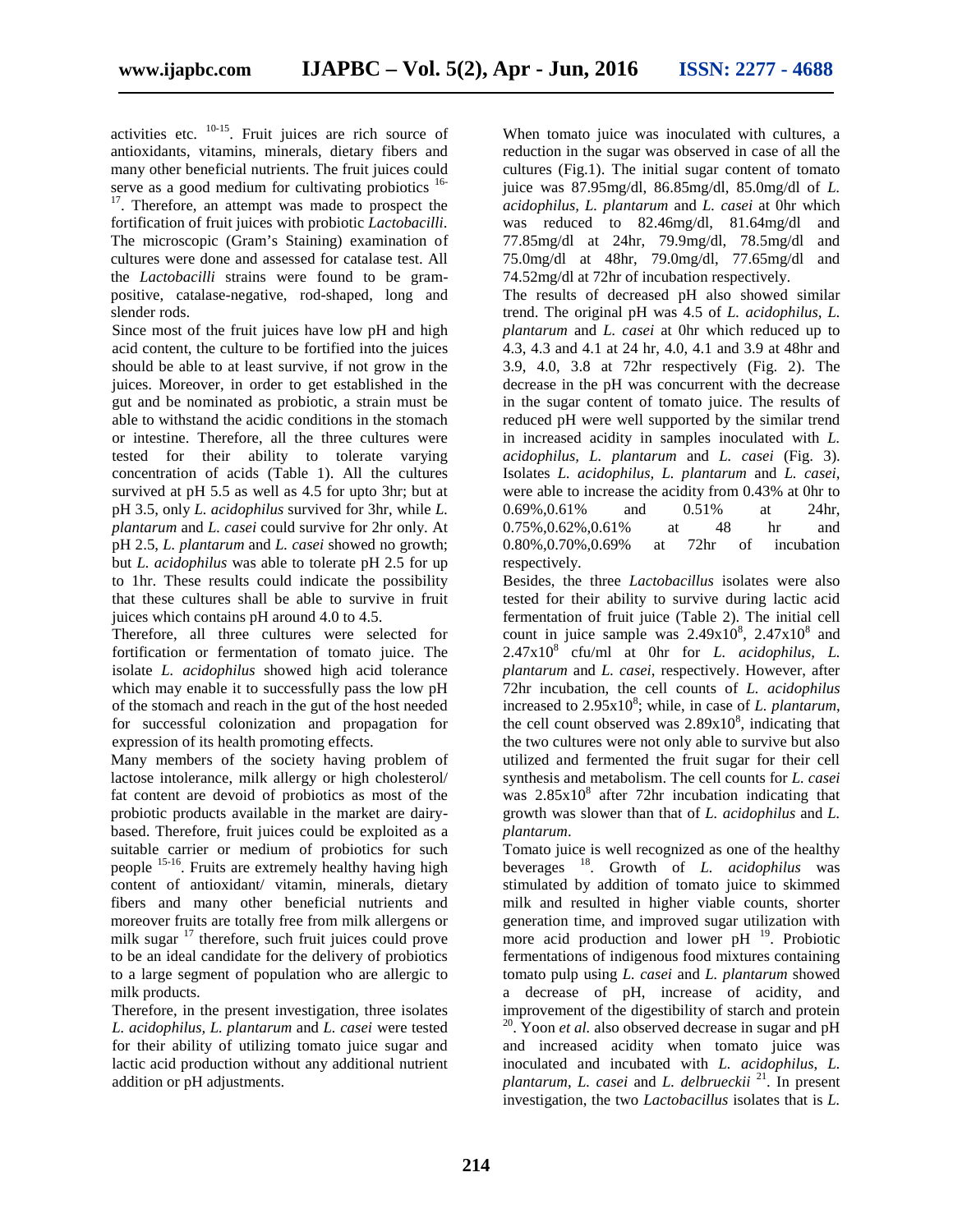*plantarum* and *L. acidophilus* were observed to be able to not only survive but utilize the fruit juices for their cell synthesis, as indicated by a decrease in fruit sugar and pH, and increase in acidity and bacterial counts. However, isolate *L. acidophilus* was found to consume the sugar at a faster rate than *L. plantarum*; although, the fall in sugar and pH and increase in acidity was faster during first 24hr and got little slower during the next 48hr which could be due to extremely low pH and high acidity achieved during the initial 24hr of fermentation. Moreover, there could be several other factors that could have affected the survival/ growth of cells, for e.g. accumulation of other metabolic end products such as lactic acid and other organic acids, diacetyl, acetylaldehyde and acetoin etc. which could reduce the viability of the cultures if accumulated in high amounts  $22-25$ . It has been reported that acid production ability by lactic acid bacteria, especially post-incubation (post acidification), affects the cell viability of probiotic bacteria including *L. acidophilus* and *Bifidobacterium bifidum* 26-27 .

## **Generation time**

In an attempt to further improve the survival and growth of lactic cultures in the juice, a probiotic i.e. inulin was added to the tomato juice in an attempt to support/ promote the growth of this organism in the tomato juice samples.

In the growth kinetics for 24hr of incubation for *L. acidophilus, L. plantarum,* and *L. casei* in MRS broth, tomato juice and tomato juice containing inulin, it was observed that in case of *L. acidophilus* in MRS broth, tomato juice, tomato juice containing inulin the generation time (in min) was 46, 60, 55 respectively. In the case of *L. plantarum*, the generation time (in min) was 48, 60, 57 respectively for *L. casei,* it was found to be 49, 61 and 58 respectively (Fig. 4).

From the above data, it could be concluded that generation time was reduced when inulin was added as compared to tomato juice alone. LA, LP, LC utilized sugar for the cells synthesis and grow better in less time as compared to juice without inulin. Inulin nourishes the good bacteria in digestive tracks, improve nutrient absorption and enhance immune function in the clone  $14$ . Lactic acid bacteria were found capable of rapidly utilizing tomato juice for cell synthesis and lactic acid production. The combination of probiotic bacteria with nutrient-dense foods, such as dairy products, will have the added benefit of enhancing consumer nutrition. The tomato

juice fermented with bifidobacteria can be developed as a potential pro-biotic product, and may benefit the consumers searching for an alternative beverage to replace fermented dairy products<sup>28</sup>. Mixture of malt extract and red fruit juices are a suitable substrate for the growth of lactic acid bacteria and production of functional beverage.<sup>29</sup>

In present investigation, the three *Lactobacillus* that is *Lactobacillus plantarum*, *Lactobacillus acidophilus* and *Lactobacillus casei* were observed to able to not only survive but utilizing the fruit juice for their cell synthesis, as indicated by a decrease in fruit sugar, pH and increase in acidity. However, *L. acidophilus* was found to consume the sugar at a faster rate than *L. plantarum* and *L. casei*; although, the fall in sugar and pH and increase in acidity was faster during first 24hr and got little slower during the next 48hr which could be due to extremely low pH and high acidity achieved during the initial 24hr of fermentation. Moreover, there could be several other factors that could have affected the survival/ growth of cells, for e.g. metabolic end products such as lactic acid and other organic acids, diacetyl and acetylaldyhyde etc. which could reduce the viability of the cultures if accumulated in high amounts.

The incorporation of lactic acid bacteria into fruit juices with low pH may enhance the resistance of bacteria to subsequent stressful acidic conditions, such as those found in gastrointestinal tract.<sup>30</sup>

Since, in present study, all the cultures were found to be able to survive in the fermented juices with high acidity and low pH; therefore, it could be advocated that fruit juices could be exploited as a carrier/ medium for the fermentation and delivery of probiotic lactic acid bacteria, and these probiotic fortified fruit products could be used as a functional healthy beverage for the better health and nutrition of the people, especially for those who are allergic or intolerant or reluctant to milk based products. However, more extensive *in-vitro* and *in-vivo* studies shall be vital in order to authenticate the probiotic potential and safety of such cultures and fruit products based on these beneficial microbes before being endorsed for better health and nutrition of the society.

From the results of this study, it is concluded that the fermented tomato juice could be used as a raw material for lactic acid fermentation, and the product could serve as a health beverage for vegetarians and consumers who are allergic to dairy products.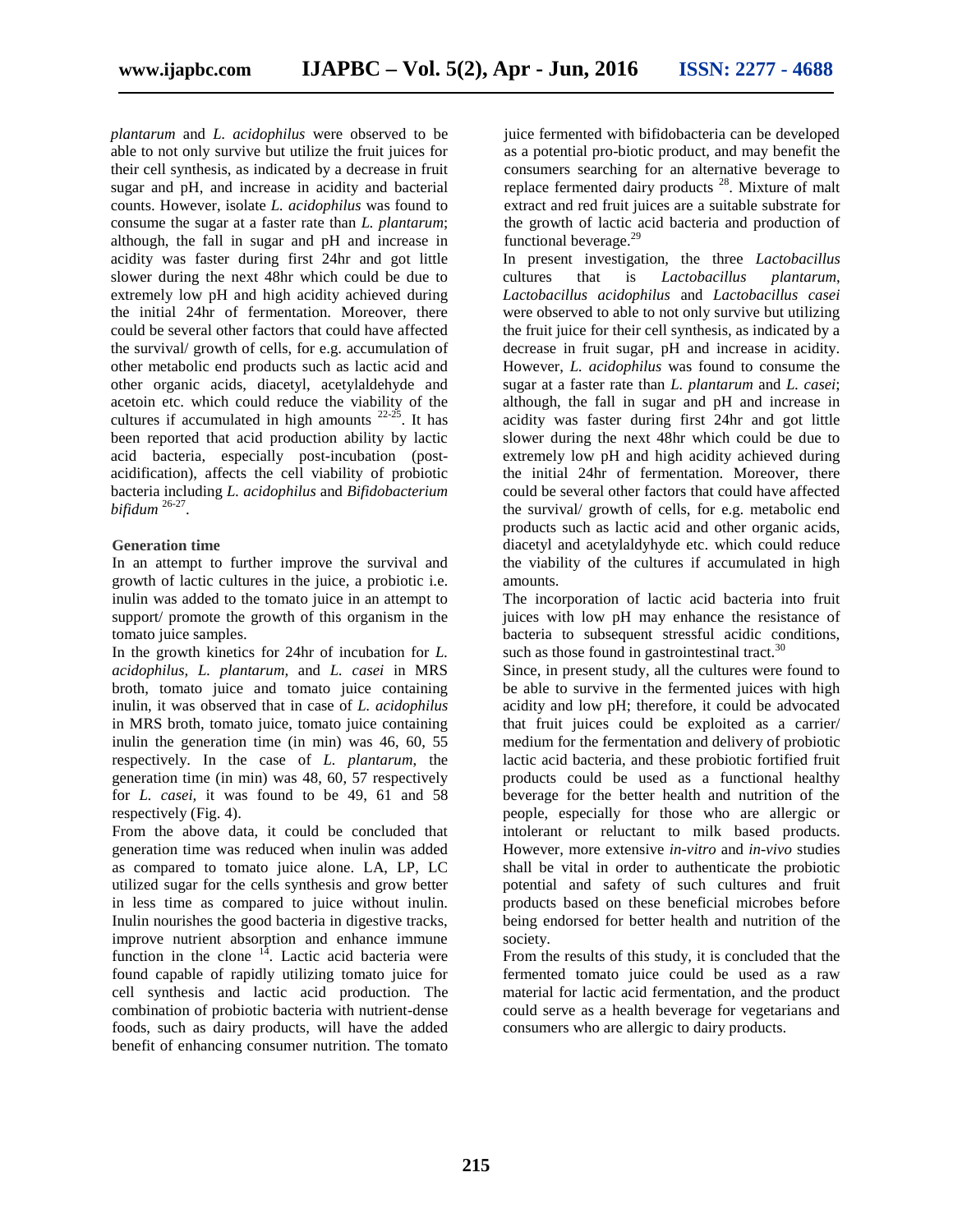| www.ijapbc.com |  |  |
|----------------|--|--|

| <b>Culture</b> | Time (hr)        |                          | Acid tolerance of <i>Lactobacillus</i> isolates.<br>pH |                  |                                  |  |
|----------------|------------------|--------------------------|--------------------------------------------------------|------------------|----------------------------------|--|
|                |                  | 2.5                      | 3.5                                                    | 4.5              | 5.5                              |  |
|                | $\mathbf{0}$     | $+$                      | $+$                                                    | $+$              | $+$                              |  |
| L. acidophilus | $\mathbf{1}$     | $+$                      | $+$                                                    | $+$              | $+$                              |  |
|                | $\mathfrak{2}$   | ٠                        | $+$                                                    | $+$              | $\begin{array}{c} + \end{array}$ |  |
|                | 3                | ٠                        | $+$                                                    | $+$              | $+$                              |  |
|                | $\mathbf{0}$     | $+$                      | $+$                                                    | $+$              | $+$                              |  |
| L. plantarum   | 1                | $\overline{\phantom{a}}$ | $+$                                                    | $+$              | $+$                              |  |
|                | $\mathbf{2}$     |                          | $+$                                                    | $+$              | $+$                              |  |
|                | 3                | ۰                        | -                                                      | $+$              | $\boldsymbol{+}$                 |  |
| L. casei       | $\boldsymbol{0}$ | $+$                      | $+$                                                    | $\boldsymbol{+}$ | $\boldsymbol{+}$                 |  |
|                | 1                | $\overline{\phantom{a}}$ | $+$                                                    | $+$              | $+$                              |  |
|                | $\overline{2}$   | $\overline{\phantom{a}}$ | $+$                                                    | $+$              | $+$                              |  |
|                | $\mathbf{3}$     | $\blacksquare$           | ٠                                                      | $^{+}$           | $\begin{array}{c} + \end{array}$ |  |

**Table 1**

**Table 2 Viable counts** *of Lactobacilli* **during fermentation of tomato juice**.

|                | Viable Counts (x $10^7$ cfu/ml) |                  |                  |                  |  |  |
|----------------|---------------------------------|------------------|------------------|------------------|--|--|
| <b>Culture</b> | 0 <sub>hr</sub>                 | 24 <sub>hr</sub> | 48 hr            | 72 hr            |  |  |
| L.acidophilus  | $2.49\times10^{-7}$             | $2.85 \times 10$ | $2.99\times10$   | $2.95 \times 10$ |  |  |
| L.plantarum    | $2.47\times10^{-7}$             | $2.82\times10$   | $3\times10$      | $2.89\times10$   |  |  |
| L.casei        | $2.47\times10^{-7}$             | $2.80\times10$   | $2.95 \times 10$ | $2.85 \times 10$ |  |  |



**Fig. 1**

**Changes in sugar concentration during fermentation of tomato juice (values are mean of three replicates)**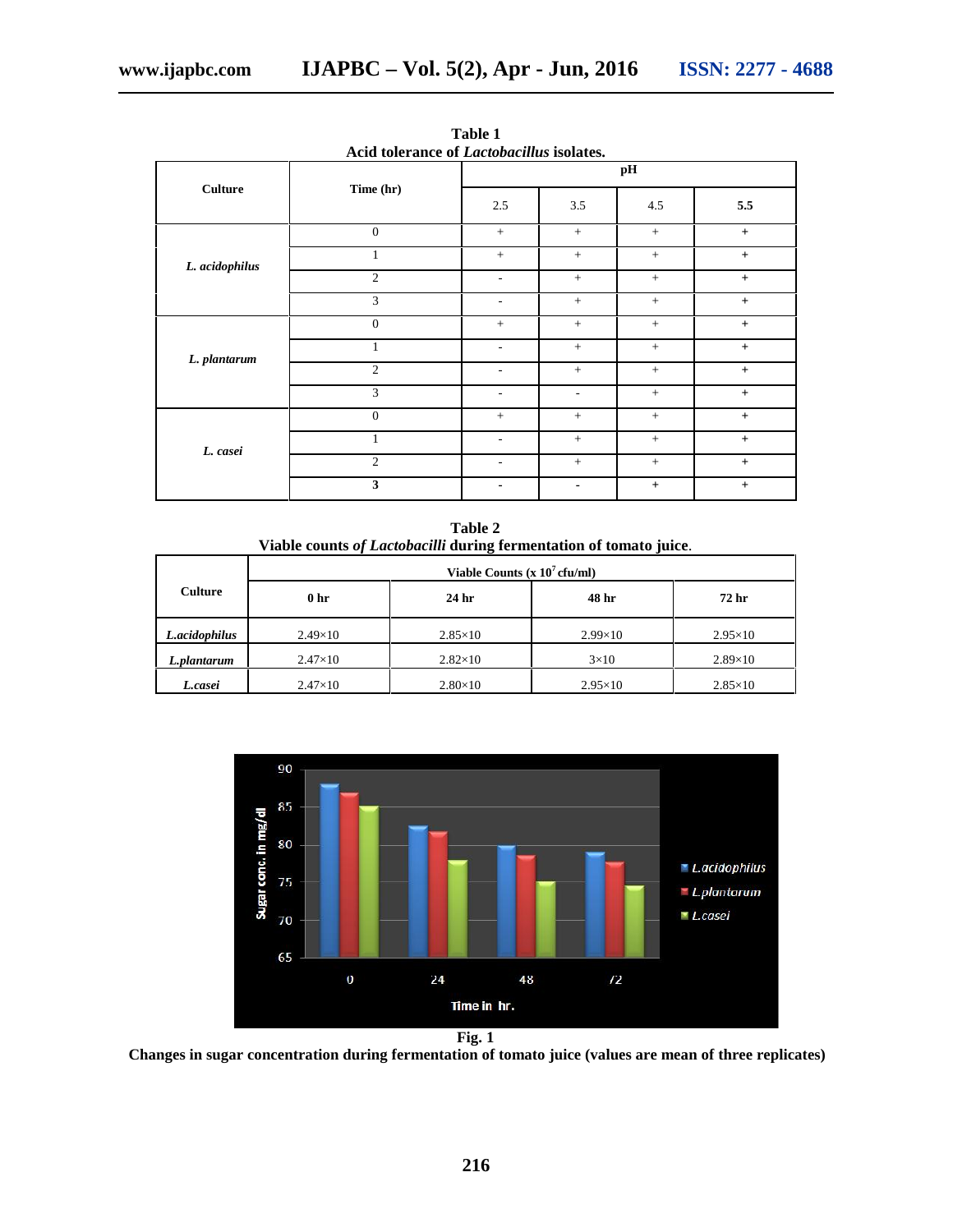

**Changes in pH during fermentation of tomato juice (values are mean of three replicates)**



**Changes in acidity during fermentation of tomato juice (values are mean of three replicates)**



**Fig. 4**

**Generation time (in min) of LA, LP, LC in MRS, juice, juice+probiotic (values are mean of three replicates)**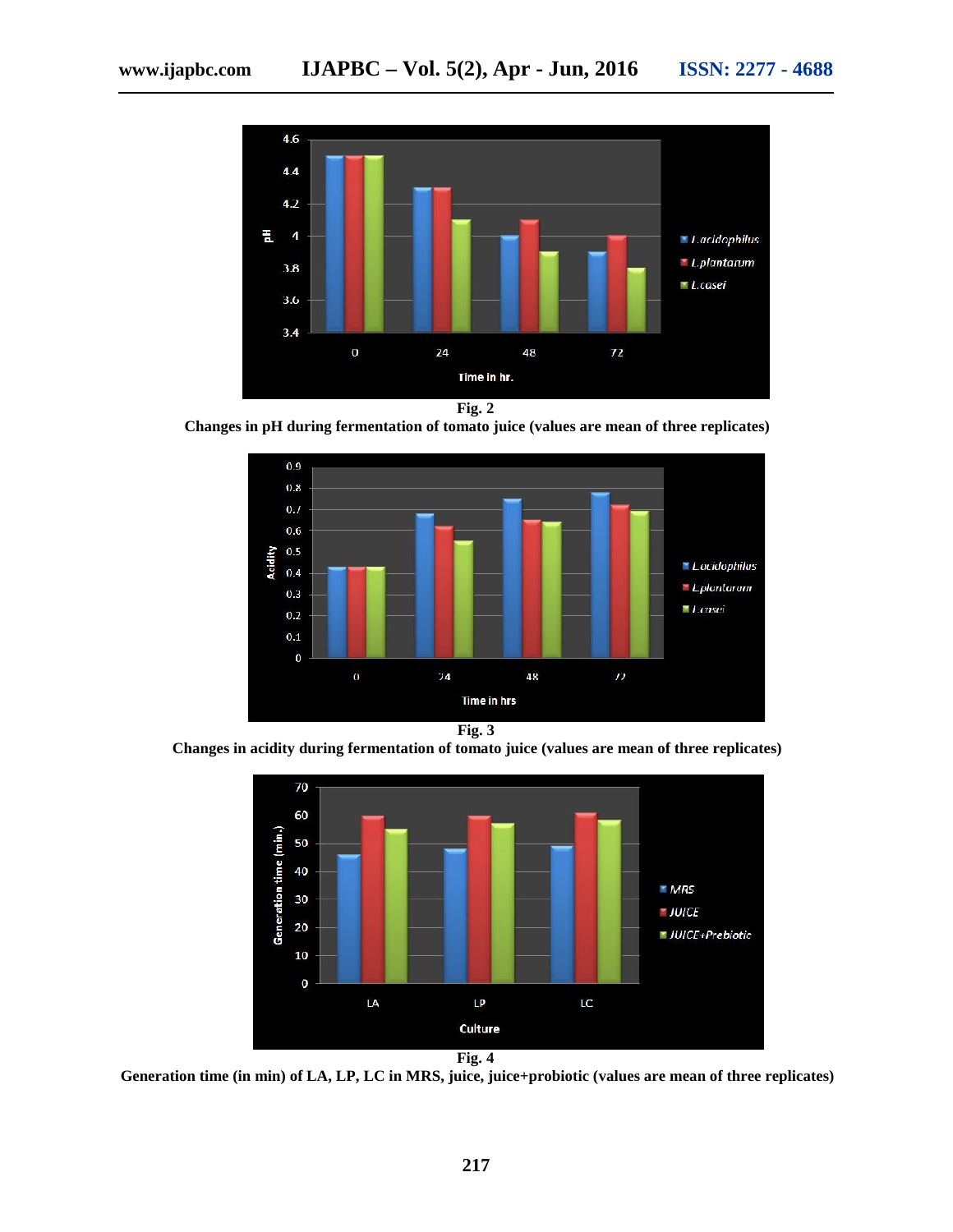## **REFERENCES**

- 1. Zimmer C. Tending the body's Microbial Garden, New York Times, 2012.
- 2. Tissier H. Recherchers sur la flora intestinale normale et pathologique du nourisson. Thesis, 1900, University of Paris, France.
- 3. Sindhu SC, Khetarpaul N. Probiotic fermentation of indigenous food mixture: Effect on antinutrients and digestibility of starch and protein. J. Food Comp. Anal, 2001; 14: 601-609.
- 4. Abdel-Rahman, Abdel-Hamd Y. Nutritional value of some canned tomato juice and concentrates. Food Chem, 1982; 9(4): 303- 306.
- 5. Suzuki T, Tomita-Yokotani K, Tsubura H, Yoshida S, Kusakabe I, Yamada K, Miki Y, Hasegawa K. Plant growth promoting oligosaccharides produced from tomato waste. Bio Resource Technol, 2002; 81(2): 91-96.
- 6. Verbeke W. Consumer acceptance of functional foods: socio demographic cognitive and altitudinal determinants. Food Qual. Pref, 2005; 16(1): 45-57.
- 7. Lucknow T, Delahunty C. Consumer acceptance of orange juice containing functional ingredients. Food Res. Int, 2004; 37(8): 805-14.
- 8. Tuorila H, Cardello AV. Consumer responses to an off-flavour in juice in presence of specific health claims. Food Qual. Pref, 2002; 13(7-8): 561-69.
- 9. Juaristic, Eusebio, Gabrics Crevas. The Anomeric Effect. 1995; CRC press Pp 9-10.
- 10. Roberfroid MB. Concepts and strategy of functional food science; the eurpeaon perspective. Ain. J. Clin. Nutri, 2007; 1: 1660s-4s.
- 11. Ouwehand AC, Salminen S, Isohawel E. Probiotics: an overview of beneficial effects. A. Van Leeuw, 2002; 82(1-4): 279-289.
- 12. Nagpal R, Yadav H, Puniya AK, Singh K, Jain S, Marota F. Potential of Prebiotics and Prebiotics for Synbiotic Functional Dairy Foods: An overview. Int. J. Probiotics Prebiotics, 2007; 2: 75-84.
- 13. Nagpal R, Kumar A, Arora S. In vitro Probiotic Potential of lactobacilii from indigemous milk product. Int. J. Probio. Prebio, 2010; 5(2): 103-110.
- 14. Nagpal R, Kaur A. Synbiotic Effect of various Prebiotics on in vitro activities of probiotic lactobacilii. Ecology of Food and

Nutri, 2011; 50(1): 63-68.

- 15. Nagpal R, Behare PV, Kumar M, Mohank D, Yadav M, Jain S, Menton S, Parkash O, Marotta F, Minelli E, Gebret, CJK, Yadav H. Milk, milk products and disease free: An update overview. Crit. Rev. Food Sci. Nutri, 2012; 52(4): 321-33.
- 16. Mattila-Sandholm T, Myllarinen P, Crittenden R, Mogensen G, Fonden R, Saarela M. Technological challenges for future probiotic foods. Int. Dairy J, 2002; 12(2-3): 173-182.
- 17. Lucknow T, Delahunty C. Consumer acceptance of orange juice containing functional ingredients. Food Res. Int, 2004; 37(8): 805-14.
- 18. Suzuki T, Tomita-Yokotani K, Tsubura H, Yoshida S, Kusakabe I, Yamada K, Miki Y, Hasegawa K. Plant growth promoting oligosaccharides produced from tomato waste. Bio. Resource Technol, 2002; 81(2): 91-96.
- 19. Babu V, Mital BK, Garg SK. Effect of tomato juice addition on the growth and activity of Lacobacillus acidophilus. Int. J. Food Microbiol, 1992; 7(1): 67-70.
- 20. Sindhu SC, Khetarpaul N. Probiotic fermentation of indigenous food mixture: Effect on antinutrients and digestibility of starch and protein. J. Food Comp. Anal, 2001; 14(6): 601-609.
- 21. Yoon KV, Woodams EE, Hang, YD. Probiotication of tomato juice by Lactic Acid bacteria. J. Microbial, 2004; 42(4): 315-318.
- 22. Hood SK, Zottola ML. Effect of low pH on the ability of Lactobacillus acidophilus to survive and adhere to human intestinal cell. J. Food Sci, 1998; 53(5): 1514-1516.
- 23. Shah NP, Jelen P. Survival of lactic acid bacteria and their lactases under acidic conditions. J. Food Sci, 1990; 55(2): 506- 509.
- 24. Post RC. Regulatory perspective of the USDA on the use of antimicrobials and inhibition in foods. J. Food Prot, 1996; 59:78-81.
- 25. Dave RI, Shah NP. Viability of yogurt and probiotic bacteria in yogurt made from commercial starter culture. Int. Dairy J, 1997; 7(1): 31-41.
- 26. Ishibashi N, Shimamura S. Bifidobacteria: Research and development in Japan. Food Technol, 1993; 47: 126-136.
- 27. Shah NP, Lankaputhra WEV, Britz M, Kyle